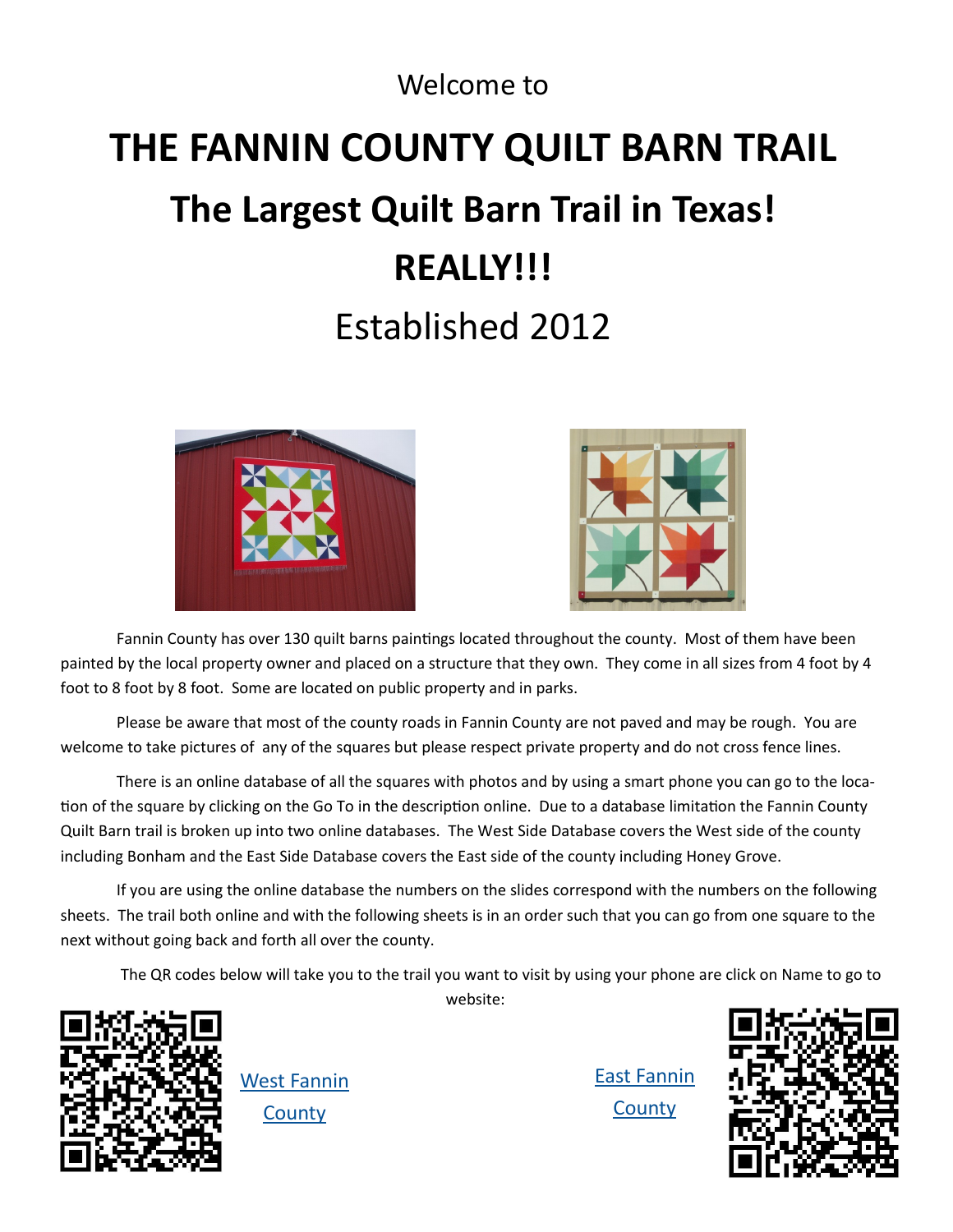### WEST FANNIN COUNTY INCLUDING BONHAM

| <b>Number on Online</b><br>Map | <b>Location</b>         | City          | <b>Name</b>                       |
|--------------------------------|-------------------------|---------------|-----------------------------------|
| 2                              | 535 Cheyenne Trail Loop | Trenton       | American Flag Star                |
| 3                              | 535 Cheyenne Trail Loop | Trenton       | Joseph's Coat                     |
| $\overline{\mathbf{4}}$        | 535 Cheyenne Trail Loop | Trenton       | Chicken Coop                      |
| 5                              | 5040 CR 4640            | Trenton       | Monarch                           |
| 6                              | 4351 CR 4640            | Trenton       | Granny Chrisman                   |
| 7                              | 4351 CR 4640            | Trenton       | Go Gators                         |
| 8                              | 496 CR 4610             | Trenton       | American Flag Star                |
| 9                              | 700 E FM 87             | Bonham        | <b>Laced Stars</b>                |
| 10                             | 901 W Sam Rayburn DR.   | Bonham        | Lucky Lady Bug                    |
| 11                             | 317 W Sam Rayburn Dr.   | Bonham        | <b>Basket Arrows</b>              |
| 12                             | 219 W Sam Rayburn       | Bonham        | Cathedral                         |
| 13                             | 303 Star St             | Bonham        | <b>Folded Flag</b>                |
| 14                             | 224 N. Main             | Bonham        | Carpenter's Wheel                 |
| 15                             | 301 Star St             | Bonham        | <b>Heavenly Star</b>              |
| 16                             | 400 South 5th           | Bonham        | Playful Quilt Squares x4          |
| 17                             | 400 South 5th           | <b>Bonham</b> | Note: Look on Climbing Wall       |
| 18                             | <b>319 N Main</b>       | Bonham        | Welcome - faces South             |
| 19                             | 109 W Sam Rayburn       | Bonham        | Mr Sam's Delight                  |
| 20                             | 419 North Main          | Bonham        | Happy Quilt Blanket               |
| 21                             | 200 W 5th               | Bonham        | <b>Crocus Wreath</b>              |
| 22                             | 803 N Main              | Bonham        | Double Wedding Ring               |
| 23                             | 1000 N Main             | Bonham        | Jesus Loves You Sun Bonnet<br>Sue |
| 24                             | 702 N Main              | Bonham        | Swing in the Middle               |
| 25                             | 519 N Center St.        | Bonham        | <b>Starry Night</b>               |
| 26                             | 308 N. Center           | Bonham        | <b>Bow Ties</b>                   |
| 27                             | 210 E. 6th              | Bonham        | <b>Contrary Wife</b>              |
| 28                             | 210 E. 6th              | Bonham        | <b>Amish Diamond</b>              |
| 29                             | 210 E. 6th              | Bonham        | Dresden Plate                     |
| 30                             | 1218 Albert Broadfoot   | Bonham        | <b>Texas Flag</b>                 |
| 31                             | 2505 N Center St        | Bonham        | Master Gardeners Bluebonnet       |
| 32                             | 2507 Center Street      | Bonham        | Salute to Heroes                  |
| 33                             | 379 CR 2610             | Bonham        | <b>Salty Mare</b>                 |
| 34                             | 971 FM 273              | Bonham        | <b>Birds in Flight</b>            |
| 35                             | 7000 Post Oak           | Bonham        | <b>Big Fish</b>                   |
| 36                             | 7520 Lake Bonham Dr.    | Bonham        | <b>Duck</b>                       |
| 37                             | 6266 FM 273             | Bonham        | Judy' Hope - Original Patti       |
| 38                             | 710 E FM 1396           | Ivanhoe       | <b>Goose Tracks</b>               |
| 39                             | 710 E FM 1396           | Ivanhoe       | United We Stand                   |
| 40                             | 738 E FM 1396           | Ivanhoe       | Last Bastion of the Republic      |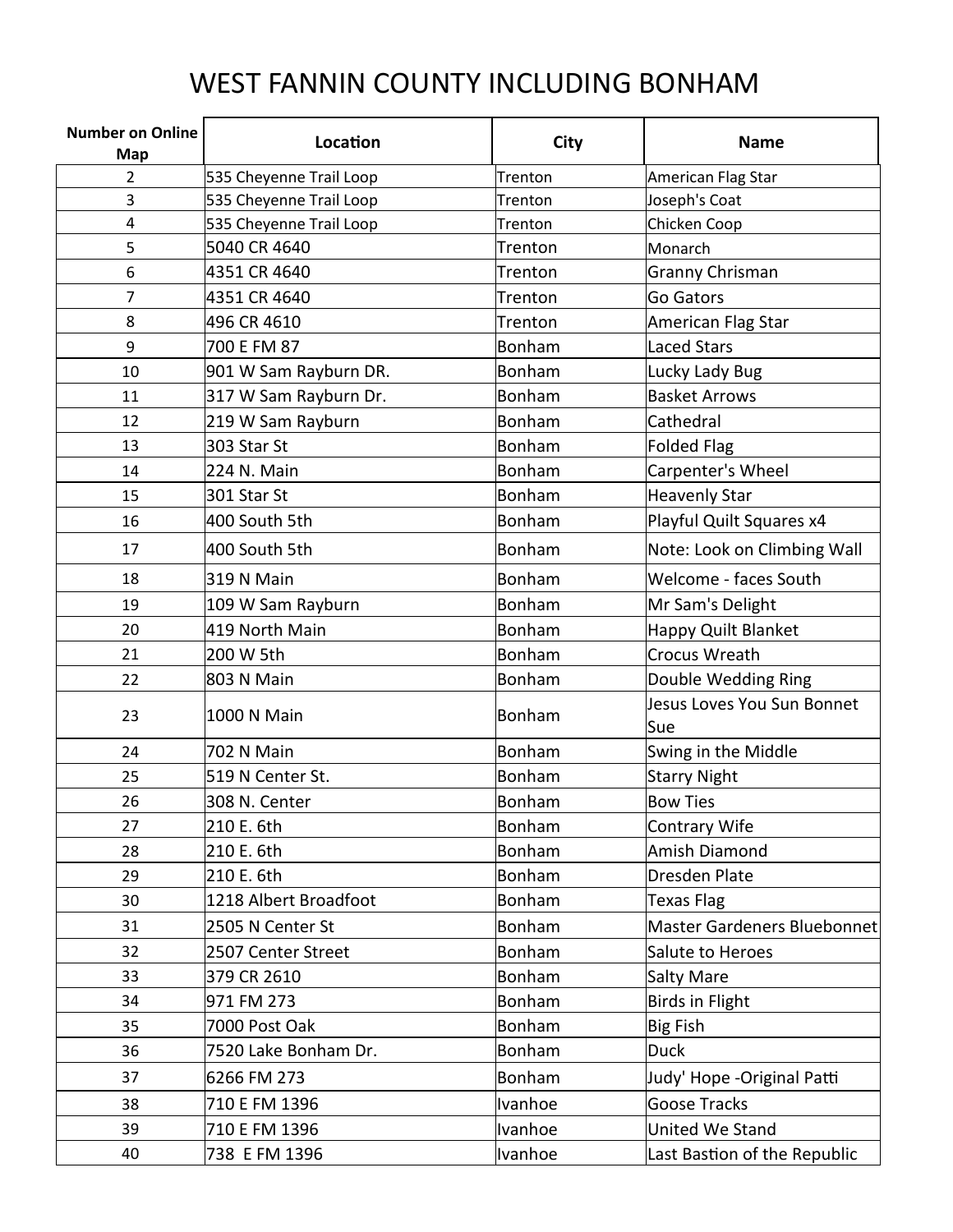### WEST FANNIN COUNTY INCLUDING BONHAM

| <b>Number on Online</b><br>Map | Location             | City      | <b>Name</b>                          |
|--------------------------------|----------------------|-----------|--------------------------------------|
| 41                             | 738 E FM 1396        | Ivanhoe   | Martha Washington's Star             |
| 42                             | 738 E FM 1396        | Ivanhoe   | Gaggle of Color Wheels               |
| 43                             | 738 E FM 1396        | Ivanhoe   | <b>Picnic Basket</b>                 |
| 44                             | 2160 CR 2600         | Ivanhoe   | Let the Sun Shine In                 |
| 45                             | 1352 E FM 1396       | Ivanhoe   | Joseph's Square Modified             |
| 46                             | 714 CR 2620          | Ivanhoe   | Double Quartet                       |
| 47                             | 5040 FM 2029         | Telephone | 8 Points                             |
| 48                             | 5130 FM 2029         | Telephone | Pinwheel Magic                       |
| 49                             | 5040 FM 2029         | Telephone | 3D                                   |
| 50                             | 1626 CR 2315         | Telephone | <b>Four Flags</b>                    |
| 51                             | 14101 E FM 273       | Telephone | <b>Connie's Miss Aster</b>           |
| 52                             | 1359 CR 2250         | Ivanhoe   | Grape Basket                         |
| 53                             | 9363 E FM 273        | Ivanhoe   | <b>School House</b>                  |
| 54                             | 287 FM 2554          | Ivanhoe   | Saw Tooth/ Round Robin               |
| 55                             | 5419 CR 2025         | Ivanhoe   | Spring Pin Wheel                     |
| 56                             | 5167 FM 273          | Ivanhoe   | Waterfall                            |
| 57                             | 4591 N FM 273        | Ivanhoe   | Texas Pin wheel                      |
| 58                             | 4591 N FM 273        | Ivanhoe   | <b>Shining Cross</b>                 |
| 59                             | E FM 273 Down town   | Ivanhoe   | <b>Bunch of Wood Lilies</b>          |
| 60                             | 1136 CR 2225         | Ivanhoe   | Liberty                              |
| 61                             | 1136 CR 2225         | Ivanhoe   | <b>Celtic Cross</b>                  |
| 62                             | 1136 CR 2225         | Ivanhoe   | <b>Waving Texas Flag</b>             |
| 63                             | 1136 CR 2225         | Ivanhoe   | <b>Waving American Flag</b>          |
| 64                             | 1291 CR 1150         | Ravenna   | <b>All Hallows Variation</b>         |
| 65                             | 1379 CR 1155         | Bonham    | <b>Pinwheel Patriot</b>              |
| 66                             | 892 CR 2505          | Bonham    | Milky Way                            |
| 67                             | 892 CR 2505          | Bonham    | <b>Indian Trails</b>                 |
| 68                             | 4118 N. State Hwy 78 | Bonham    | Infinity and Beyond Original-<br>Tim |
| 69                             | 2394 TX 78           | Bonham    | Mrs. K - Faces South                 |
| 70                             | 2394 TX 78           | Bonham    | Texas Star - Faces North             |
| 71                             | 4400 Hwy 56 West     | Ector     | <b>Summer Crepe Myrtle</b>           |
| 72                             | 109 N. Main          | Ector     | Red/WT/Blue Lone Star                |
| 73                             | 1701 CR 1255         | Savoy     | Red Pinwheel                         |
| 74                             | 1701 CR 1255         | Savoy     | <b>Blue Pinwheel</b>                 |
| 75                             | 1052 CR 1205         | Savoy     | <b>Card Trick</b>                    |
| 76                             | 337 CR 1220          | Savoy     | Peckin Chicken                       |
| 77                             | 1232 S FM 1752       | Savoy     | July 4th Banner                      |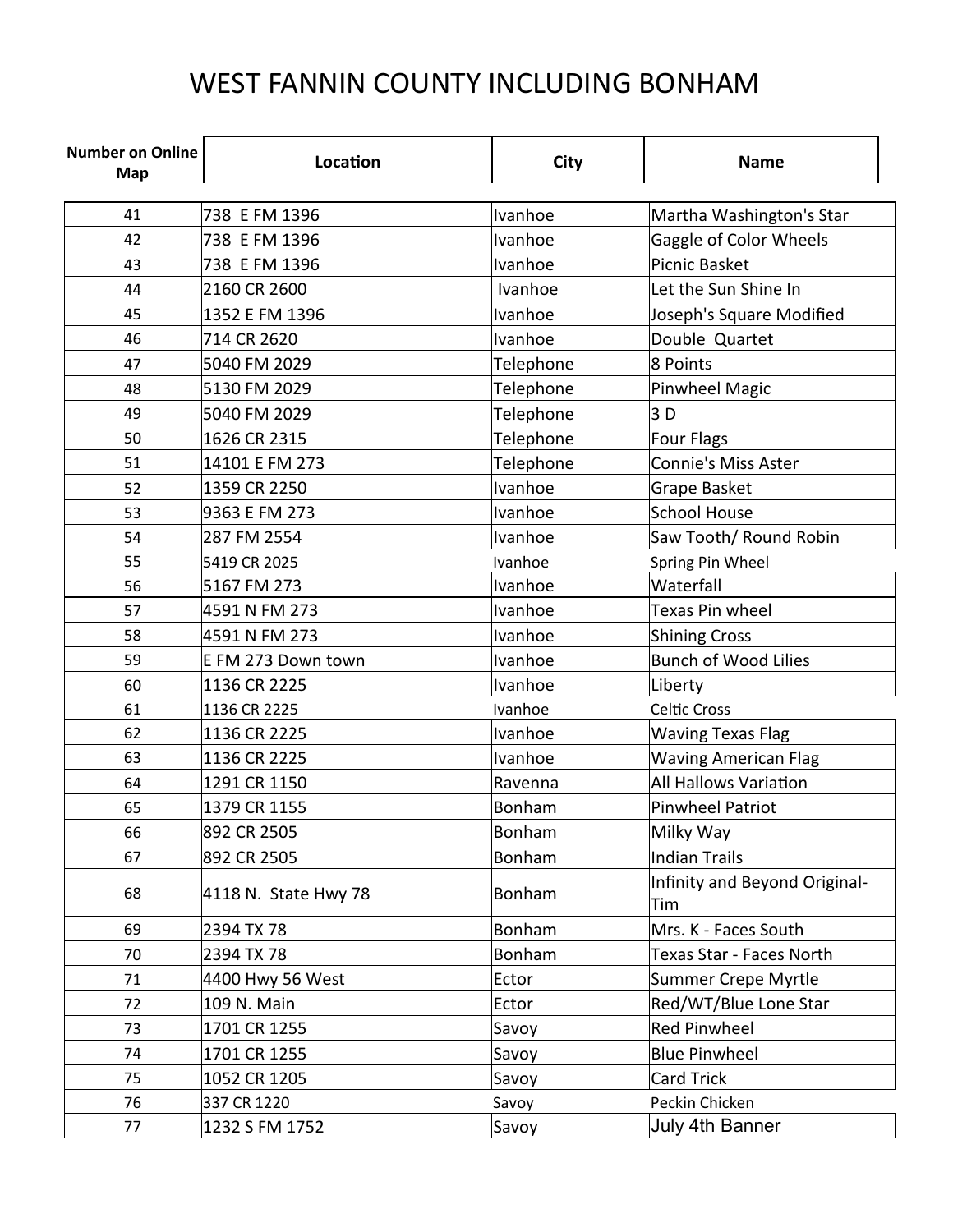## EAST FANNIN COUNTY INCLUDING HONEY GROVE

| <b>Number on</b><br><b>Online Map</b> | Location               | <b>City</b>        | <b>Name</b>                 |
|---------------------------------------|------------------------|--------------------|-----------------------------|
| 1                                     | 570 CR 3325            | Windom, TX         | Flower in the Sun           |
| $\overline{2}$                        | 701 Hwy 56             | Windom, TX         | Crossroads                  |
| 3                                     | 3593 N FM 1743         | <b>Honey Grove</b> | <b>Three Flowers</b>        |
| 4                                     | 3340 FM 1743           | <b>Honey Grove</b> | Double Astor                |
| 5                                     | Precinct 3 Barn        | <b>Honey Grove</b> | Crossroads                  |
| 6                                     | 1625 West Main         | <b>Honey Grove</b> | Starbound                   |
| 7                                     | 1502 West Main         | <b>Honey Grove</b> | <b>Washington Star</b>      |
| 8                                     | 356 Kirkpatrick Circle | <b>Honey Grove</b> | Dogs & Cats                 |
| 9                                     | 1400 West Main         | <b>Honey Grove</b> | <b>Goose Tracks</b>         |
| 10                                    | 1210 West Main         | <b>Honey Grove</b> | Dove at the Window          |
| 11                                    | 1103 West Main         | <b>Honey Grove</b> | Hidden Code                 |
| 12                                    | 903 West Market        | <b>Honey Grove</b> | Spangled Star               |
| 13                                    | 200 Spring Street      | <b>Honey Grove</b> | Spools                      |
| 14                                    | 398 West Market        | <b>Honey Grove</b> | Colorful Star               |
| 15                                    | 308 West Market        | <b>Honey Grove</b> | Carpenter Wheel             |
| 16                                    | 305 West Market        | <b>Honey Grove</b> | <b>Market Flower</b>        |
| 17                                    | 413 5th Street         | <b>Honey Grove</b> | Star Within In              |
| 18                                    | 435 5th Street         | <b>Honey Grove</b> | Mortar & Pestle             |
| 19                                    | 104 West Main          | <b>Honey Grove</b> | Honeycomb                   |
| 20                                    | 511 5th Street         | Honey Grove, TX    | <b>Bee Hives</b>            |
| 21                                    | 601 5th Street         | <b>Honey Grove</b> | Star through the Window     |
| 22                                    | 601 6th Street         | Honey Grove, TX    | Sunflower                   |
| 23                                    | 633 6th Street         | Honey Grove, TX    | Ring of Fire                |
| 24                                    | 500 6th Street         | <b>Honey Grove</b> | Prairie Queen               |
| 25                                    | 200 East Main          | Honey Grove, TX    | Pinwheel Block              |
| 26                                    | 412 South 6th          | <b>Honey Grove</b> | <b>Four Flowers</b>         |
| 27                                    | 242 6th Street         | Honey Grove, TX    | <b>Pierced Star Block</b>   |
| 28                                    | 7th & Commerce         | <b>Honey Grove</b> | <b>Purple Thistle</b>       |
| 29                                    | 400 7th Street         | Honey Grove        | Verbena Flower              |
| 30                                    | 398 East Market        | <b>Honey Grove</b> | <b>Cotton Bowl</b>          |
| 31                                    | 300 East Main          | Honey Grove, TX    | Celebrate America           |
| 32                                    | 305 East Main          | <b>Honey Grove</b> | Compass Star                |
| 33                                    | 304 Pecan              | Honey Grove, TX    | Pine Tree                   |
| 34                                    | 804 North 8th          | Honey Grove        | Flower Lane                 |
| 35                                    | 401 Poplar             | <b>Honey Grove</b> | Double Stars                |
| 36                                    | 401 Poplar             | Honey Grove        | <b>Stepping Stones Star</b> |
| 37                                    | 906 8th Street         | <b>Honey Grove</b> | Wish Upon a Star            |
| 38                                    | 507 Elm                | Honey Grove        | Green Star                  |
| 39                                    | 1408 10th Street       | <b>Honey Grove</b> | <b>Burst of Color</b>       |
| 40                                    | 601 Oak Street         | Honey Grove, TX    | Schoolhouses                |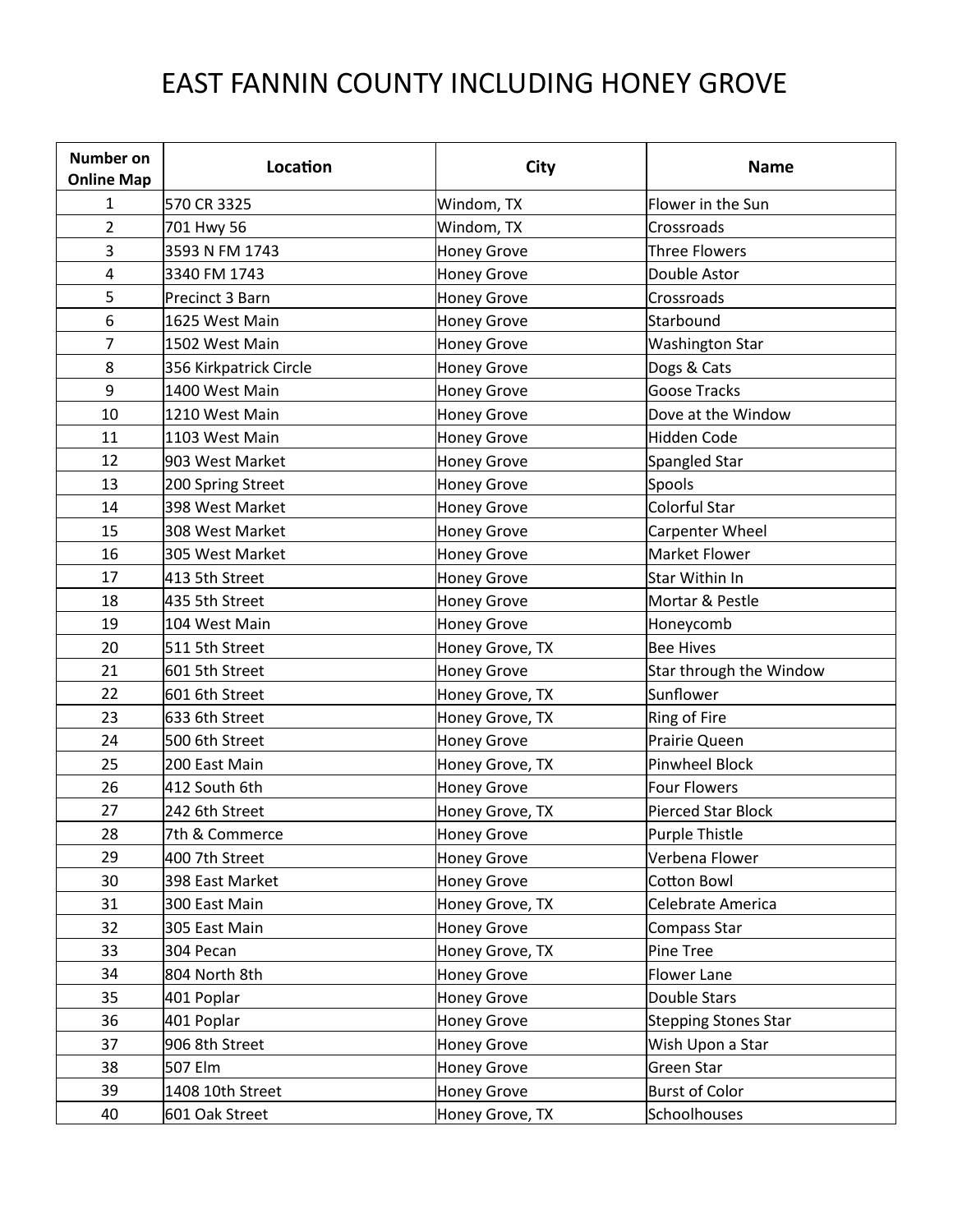### EAST FANNIN COUNTY INCLUDING HONEY GROVE

| <b>Number on</b><br><b>Online Map</b> | Location                | City                 | <b>Name</b>                |
|---------------------------------------|-------------------------|----------------------|----------------------------|
| 41                                    | 1103 Walnut             | <b>Honey Grove</b>   | School of Fish             |
| 42                                    | 1206 N. 17th            | <b>Honey Grove</b>   | Fun with Color             |
| 43                                    | 701 Market Street       | Honey Grove, TX      | <b>Cactus Flower</b>       |
| 44                                    | 598 East Market         | <b>Honey Grove</b>   | <b>Gas Pumps</b>           |
| 45                                    | 704 East Main           | <b>Honey Grove</b>   | Stars & Flowers            |
| 46                                    | 300 South 14th          | <b>Honey Grove</b>   | Sunrise                    |
| 47                                    | 1009 East Market        | <b>Honey Grove</b>   | Farmall                    |
| 48                                    | 1011 East Market        | <b>Honey Grove</b>   | Beach Star                 |
| 49                                    | 407 15th Street         | Honey Grove, TX      | Corn                       |
| 50                                    | 1301 East Main          | <b>Honey Grove</b>   | Fireworks                  |
| 51                                    | 1303 East Main          | Honey Grove, TX      | <b>Pink Rose</b>           |
| 52                                    | 1312 East Main          | <b>Honey Grove</b>   | <b>Primary Star</b>        |
| 53                                    | 15137 East State Hwy 56 | <b>Honey Grove</b>   | Pinwheel Star              |
| 54                                    | 1765 CR 36080           | <b>Honey Grove</b>   | Airplanes                  |
| 55                                    | 15690 Hwy 56 East       | <b>Honey Grove</b>   | Duck Paddle                |
| 56                                    | 461 Pvt Road 287        | <b>Honey Grove</b>   | <b>Bugs</b>                |
| 57                                    | 2659 FM 100             | <b>Honey Grove</b>   | American Flag Star         |
| 58                                    | 1211 CR 2770            | <b>Honey Grove</b>   | Four Flags                 |
| 59                                    | 1211 CR 2770            | <b>Honey Grove</b>   | <b>Framed Star</b>         |
| 60                                    | 696 CR 2750             | <b>Allens Chapel</b> | <b>Blue Triangles</b>      |
| 61                                    | 14101 FM 1396           | Honey Grove, TX      | Leaves                     |
| 62                                    | 14101 FM 1396           | <b>Honey Grove</b>   | <b>Water Wheel</b>         |
| 63                                    | 1955 CR 2980            | <b>Honey Grove</b>   | Tree of Life               |
| 64                                    | 9382 FM 824             | <b>Honey Grove</b>   | Windmill                   |
| 65                                    | 1026 FM 904             | Honey Grove, TX      | <b>Tree of All Seasons</b> |
| 66                                    | 1955 CR 2980            | Honey Grove, TX      | Tree of Life               |